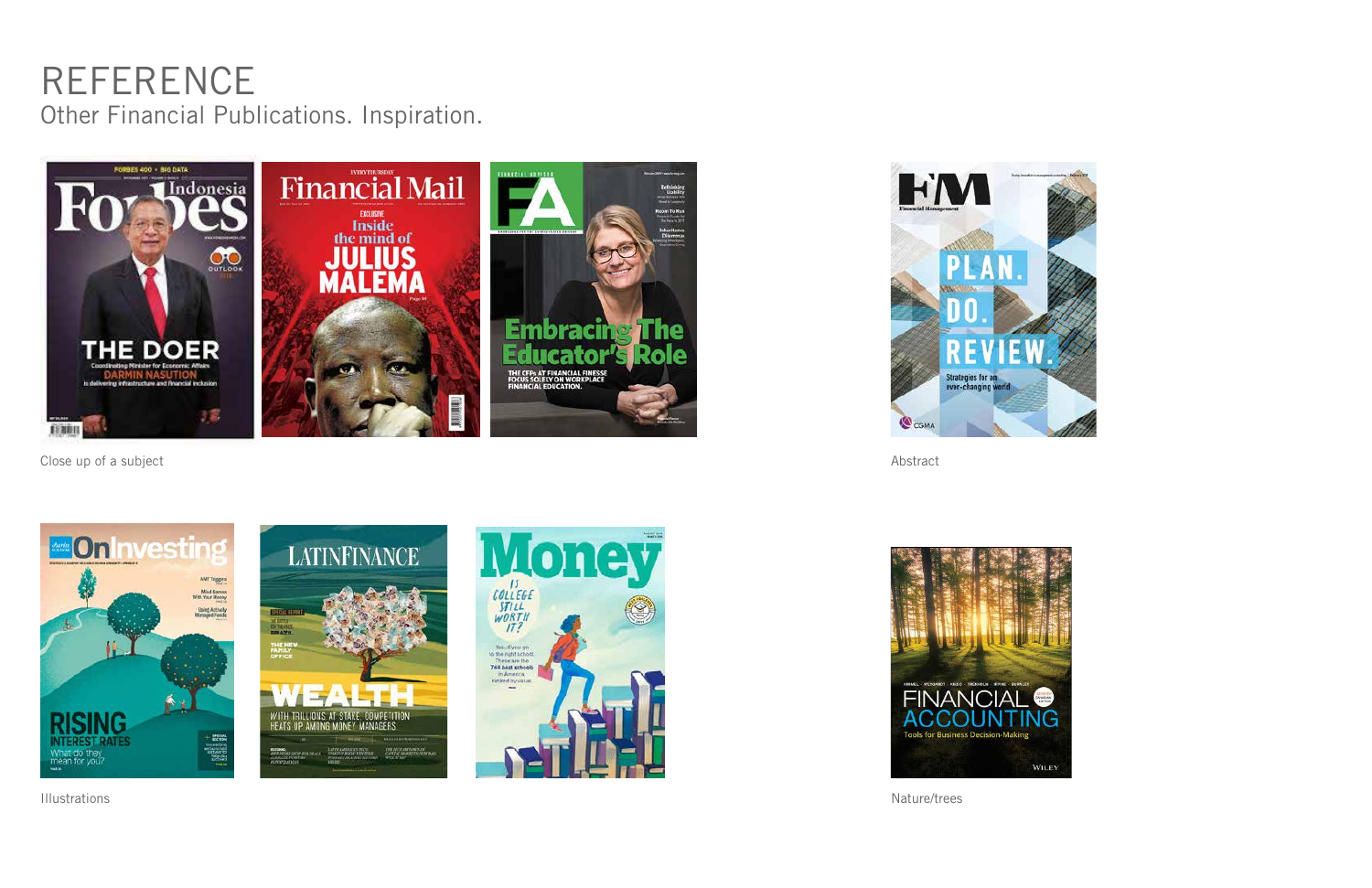

# TREE WITH SUNRISE Nature/trees

We usually call the Canada Advisor Monthly "AM" for short. Taking advantage of this association with the sunrise and giving the idea we wake up to consult this very useful and complete publication while having a cup of coffee.

getty \$400.00 with Pack and the setty \$400.00 with Pack getty \$400.00 with Pack getty \$400.00 with Pack

Tree with sunrise shining through. Name/Headline treatment stays the same as the current layout.

Tree and flowers with sunrise shining through. Name/Headline treatment has the "AM" for short. Partial white border to make it look more like a publication.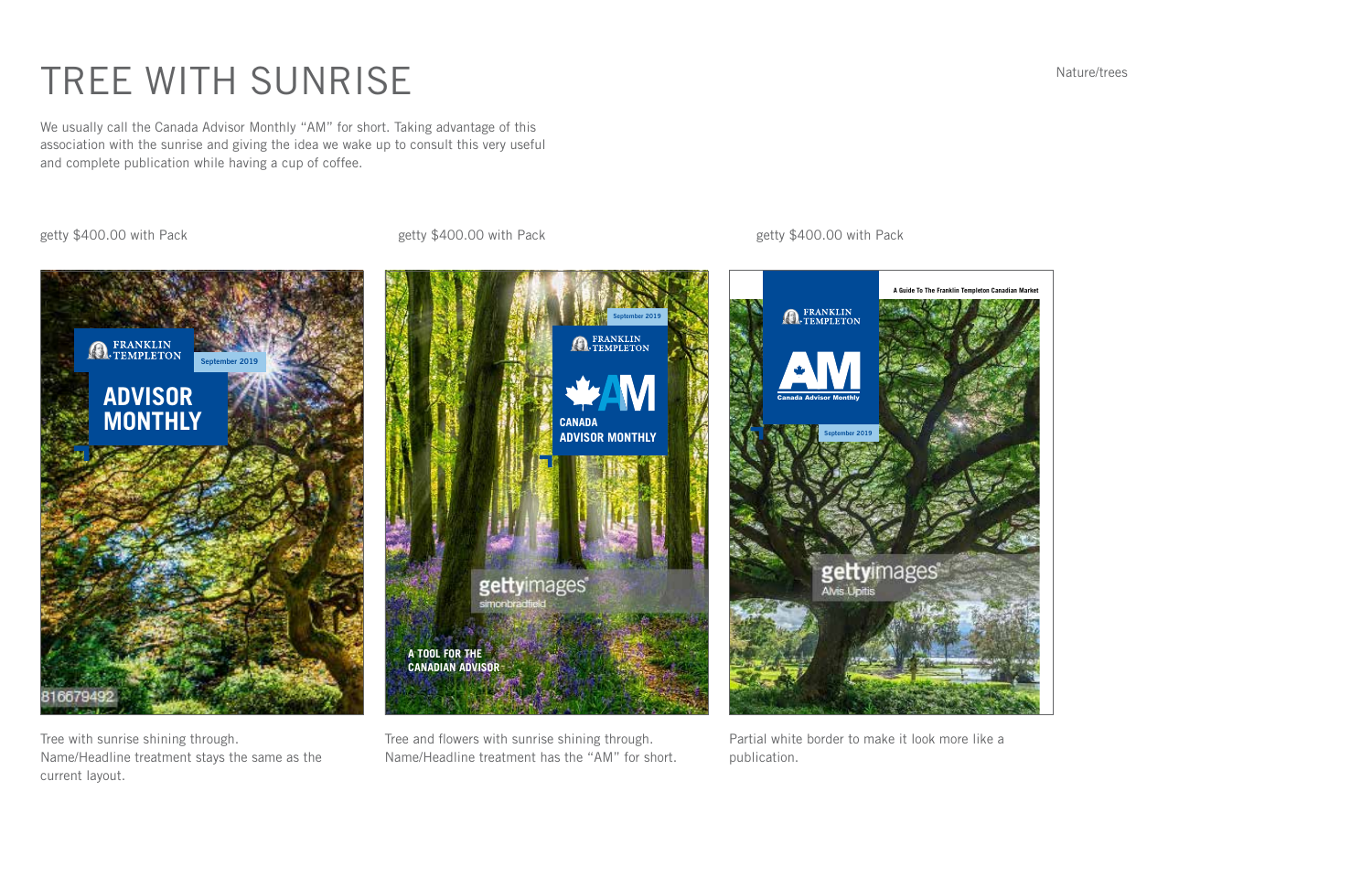#### LANDSCAPE AND TREES

Freeing the design from the box. Looks more like an important guide or publication rather than a brochure.

getty \$400.00 with Pack and the state of the settem of the setty \$400.00 with Pack

The canoes in this beautiful landscape add color and suggest diversity and choice.



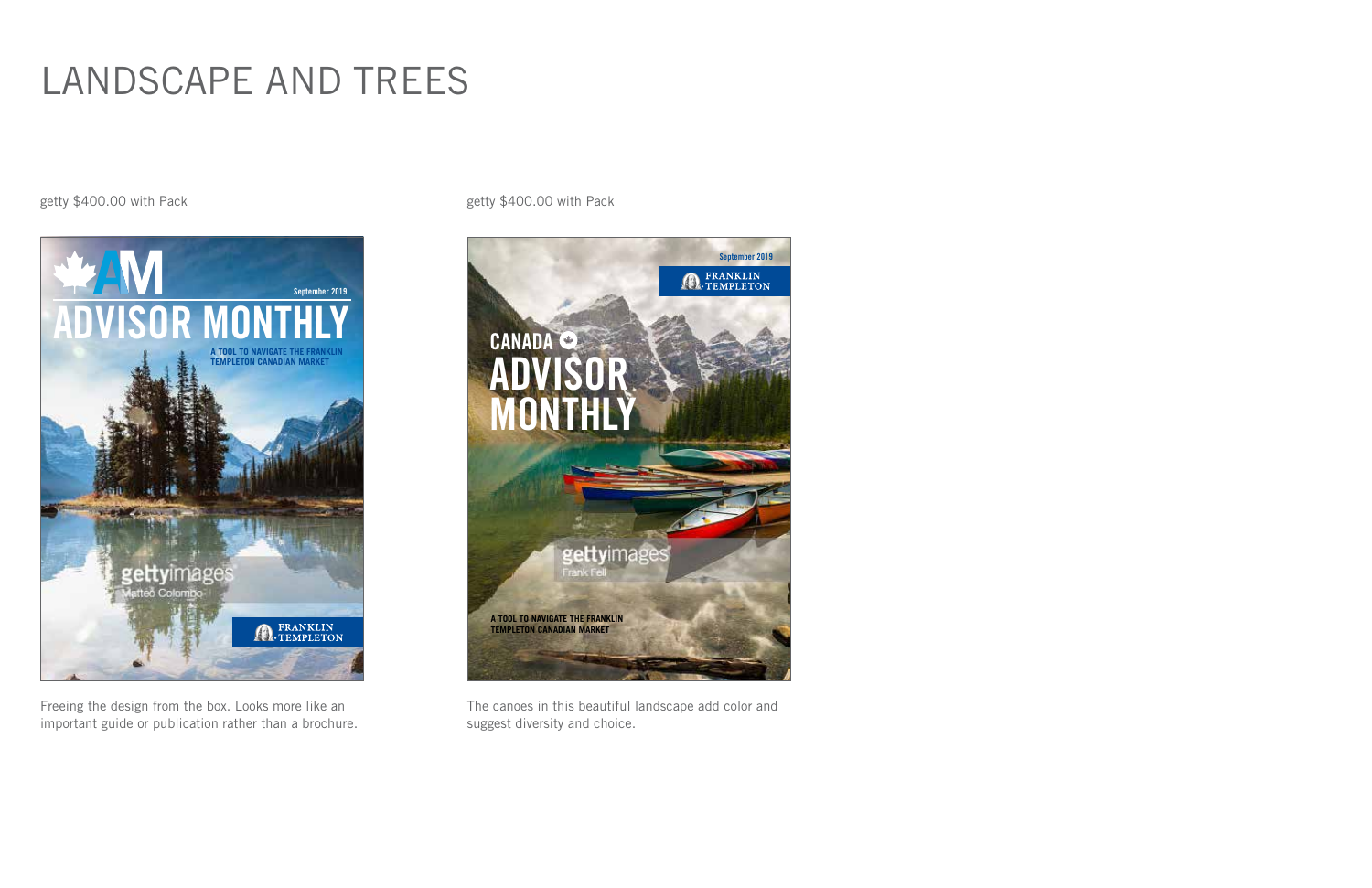# CLOSE UP OF A SUBJECT

Main subject with strong presence draws the eye to the cover and outlines how important it is to rely on financial advise, that stays close and laert.

Owl: symbolize wisdom, good judgment, and knowledge. Good comparison to an advisor, owls known for its sharp vision and keen observation, insight and intuition.

Having a close up of a subject that has significance to the Canadian culture.

Tulip: Associating with the Canadian Tulip Festival in Ottawa. Impressive, world's largest tulip festival, pride of Canadian culture.

Totem Pole: Always watching, strong cultural association with Canada. Has animals such as the eagle which signifies courage, wisdom and strength.







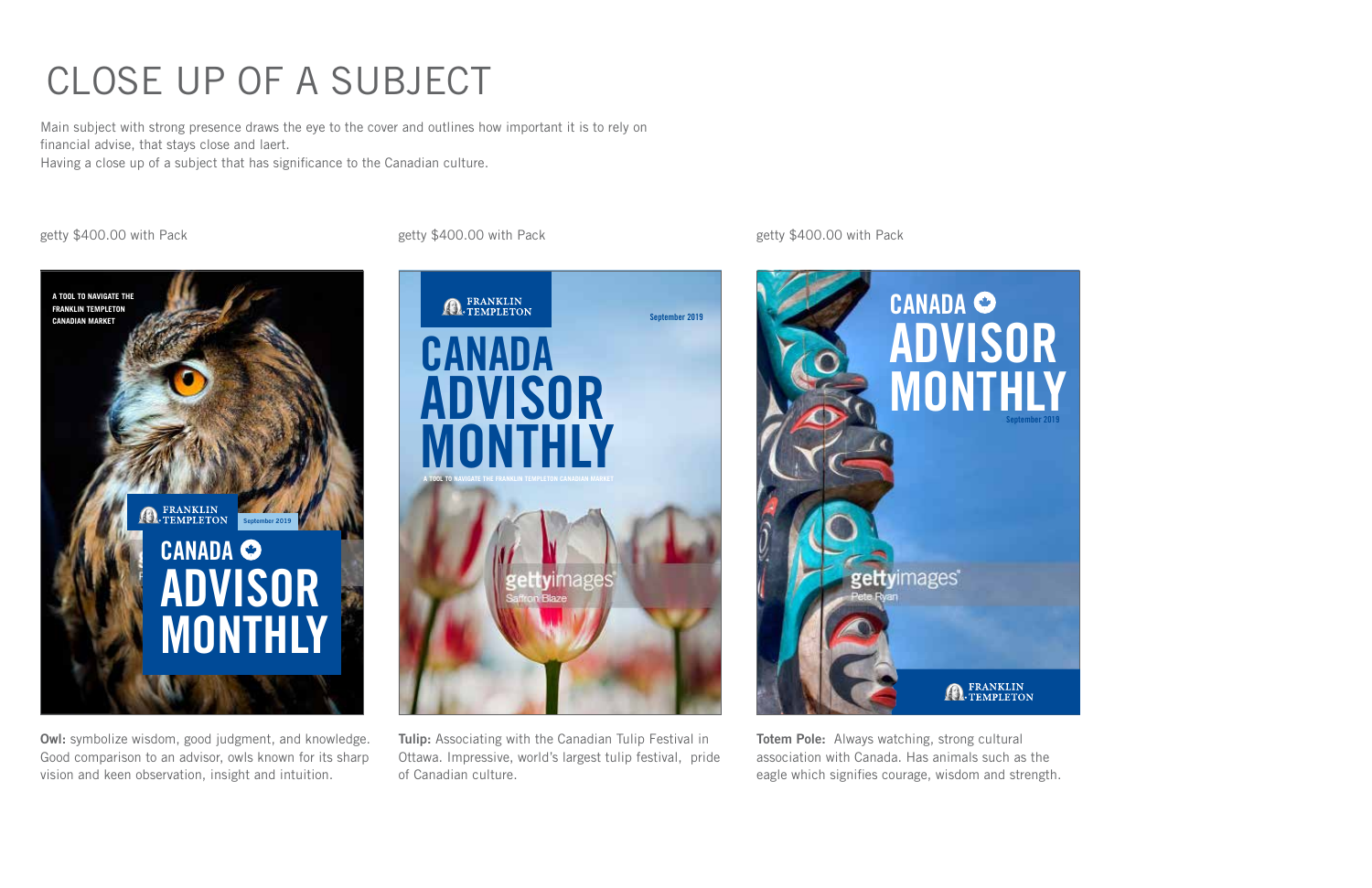# ARCHITECTURAL AND RANDOM

FT Owns image **FT Owns image** FT Owns image

Freeing the design from the box. Looks more like a guide or publication rather than a brochure. Modern and bold.



Image represents freedom of options. Simple clean layout where the name of the publication stands out more than the image.